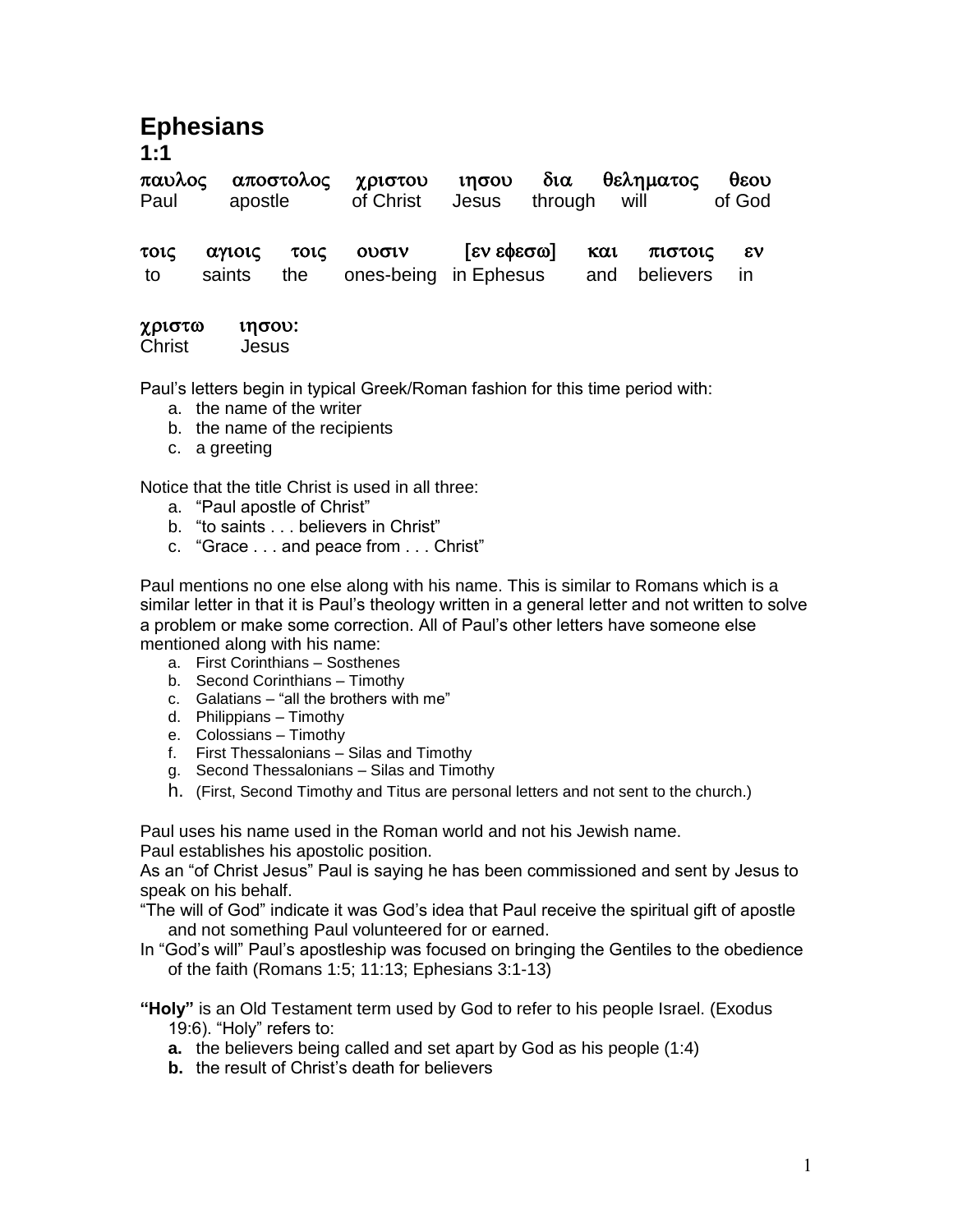**"Faithful"** refers to the believers having faith not to their particular lifestyle of being faithful.

"Holy" addresses God's act of calling the people.

"Faithful" addresses the people's believing response to God's call.

God's call =  $\alpha$ <sup>noc</sup> Believers Response =  $\pi$ ictic

### **"to the saints, the faithful in Christ Jesus"**

The letter is sent to the saints or believers "in Ephesus." This phrase is an issue within the text. This phrase is missing in the oldest manuscripts and records, which agrees with how the letter is written in its non-specific recognition of its readers. Concerning this, these manuscripts omit "in Ephesus":

- a. papyrus 46 from early 200's
- b. Alph
- c. Beta
- d. 424c
- e. 1739 Basil

Also:

- Marcion (around 150 AD) calls this same letter "the letter to the Laodiceans. This could make it the letter referred to in Colossians 4:16
- Tertullian (around 160 AD) records this verse as "to the saints who are also believers in Christ Jesus"
- Origen (200) and Basil (350) did not have it in his text

In 1650 J. Ussher suggested that there had originally been an intentional gap left in Paul's first copy. Beza, the reformer from the 1500's, had hinted at this possibility. This is one of the most popular explanations but there are problems with this idea:

- a. There are no ancient texts that actually contain the space or the gap (called a lacuna). Although there are examples of royal letters having a master-copy that left the address blank. When the copy was made the address was added.
- b. There are no examples of this being done in other ancient writings
- c. At least the "in" or *en* should have been in the letter since this would have been consistent for all the locations
- d. If the gap was filled in at the geographic location why do copies then exist without a place name?
- e. Irenaeus (150 AD) cites Ephesians 5:30 as being in the Epistles to the Ephesians
- f. Clement of Alexandria (Origen's teacher) also sites Ephesians 5:21-25 and says it was from the letter to the Ephesians.
- g. Tertullian criticizes Marcion (the Gnostic heritic) for trying to change the title of this book to the *Letter to Laodiceans*.
- h. Ephesus is the only location the manuscripts ever record

The original wording may have been "to the saints and the faithful in Christ Jesus" which could have been sent to Ephesus and to other churches in Asia.

#### Read this article:

[http://faculty.gordon.edu/hu/bi/Ted\\_Hildebrandt/NTeSources/NTArticles/GTJ-NT/Black-](http://faculty.gordon.edu/hu/bi/Ted_Hildebrandt/NTeSources/NTArticles/GTJ-NT/Black-Ephesians-GTJ.htm)[Ephesians-GTJ.htm](http://faculty.gordon.edu/hu/bi/Ted_Hildebrandt/NTeSources/NTArticles/GTJ-NT/Black-Ephesians-GTJ.htm)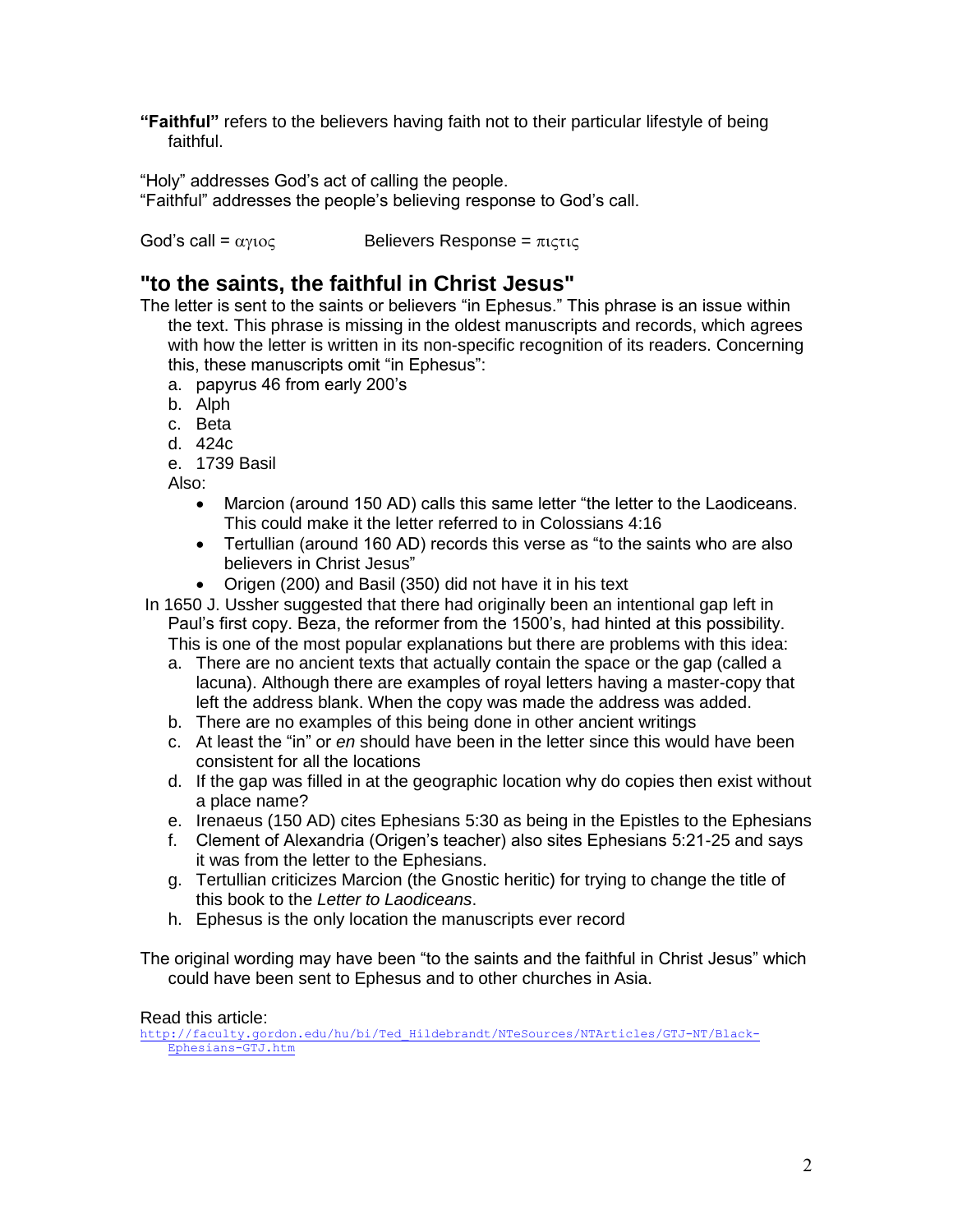**1:2**

|  | χαρις υμιν και ειρηνη απο θεου πατρος ημων και   |  |  |  |
|--|--------------------------------------------------|--|--|--|
|  | Grace to-you and peace from God Father of-us and |  |  |  |

| κυριου | ιησου | χριστου. |
|--------|-------|----------|
| Lord   | Jesus | Christ   |

This is identical wording as Rom. 1:7; 1 Cor. 1:3; 2 Cor. 1:2; Phil. 1:2; Philemon 3

#### **The Salutation Becomes a Prayer**

The normal word used in Greek/Roman letters was  $\chi_{\alpha}$ <sub>1981</sub> which Paul replaces with  $\chi \alpha \rho \iota \varsigma$  or "grace" which is a Christian term.

The word  $\epsilon_{\text{LPI}}$   $\gamma_{\text{L}}$  "peace" is the Greek translation of the Hebrew greeting *Shalom.*

### **1:3**

ευλογητος ο θεος και πατηρ του κυριου ημων ιησου Blessed the God and Father of Lord of us Jesus

| χριστου, ο | ευλογησας        | ημας <u>εν</u> |    | παση  | ευλογια  |  |
|------------|------------------|----------------|----|-------|----------|--|
| Christ     | the one blessing | us             | ın | everv | blessing |  |

| πνευματικη | <u>εν</u> | τοις | επουρανιοις | $\epsilon v$ | χριστω, |
|------------|-----------|------|-------------|--------------|---------|
| Spiritual  |           | the. | heavenlies  | ın           | Christ  |

Verses 3-14 are one sentence in the Greek. One Greek scholar called it "the most monstrous sentence conglomeration . . . that I have encountered in Greek."

*Berakah* (a Hebrew word) was a statement of praise to God. Examples of this can be seen in:

- Genesis 14:20 when Melchizedek blessed God
- Genesis 24:27 when Abraham's servant blessed God when Rebekah responded to him
- by Solomon at the temple dedication in 1 Kings 8:15, 56
- Psalms 41:13; 72:18, 19; 89:52; 106:48
- When Zechariah prayed in Luke 1:68-75
- The Qumran community recorded the use of *Berakah*
- Rabbis use these in their writings and prayers

A *Berakah* is a response to God's act of deliverance but also include praise for creation and even for future events such a providing provisions or the coming kingdom.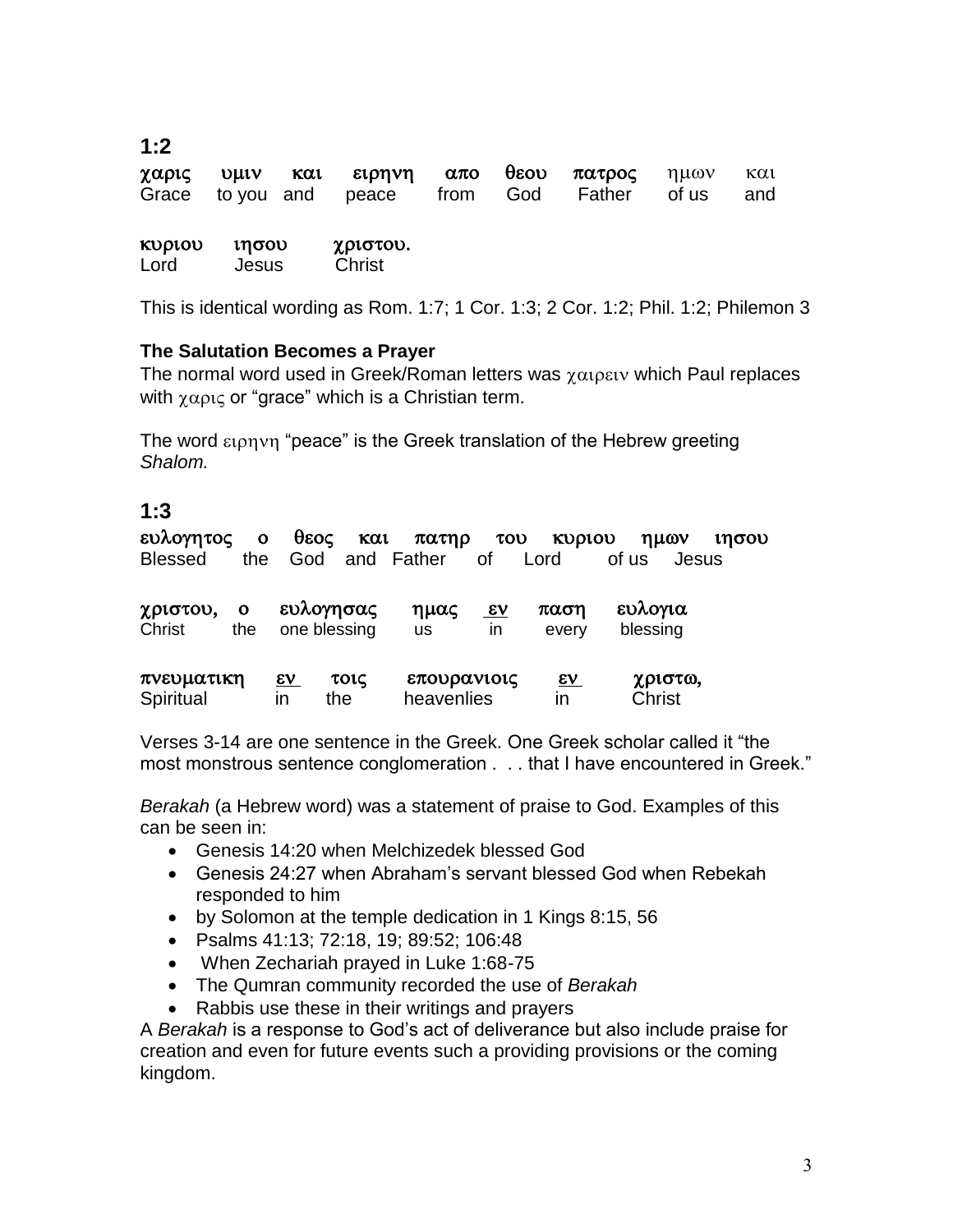The Jewish *berakah* is to the God of Israel who is here identified as "the Father of our Lord Jesus Christ." The Christian flavor of these verses of praise can not be missed since "in Christ" or "in him" is found in almost every verse.

*eulogetos*, or "blessing" has within it *lego* or "speaking" and *eu* which means "well or kindly"

"Who has blessed us" aorist tense sees a time in the past when God has acted to accomplish these things.

There are three  $\epsilon v$  or "in" statements that sum up the content of God's blessings for the believers that will be detailed in the next verses:

- 1. "in every spiritual blessing"
- 2. "in the heavenlies"
- 3. "in Christ"

**"in every spiritual blessing"** identifies these things with the Holy Spirit. They are not things inherently in our hidden, spiritual self nor are they floating around in the spiritual dimension. This chapter and the rest of the book will explain the connection with the Holy Spirit and these blessings:

- Eph. 1:13, 14 (which is still part of this sentence)
- Eph. 5:19
- Col. 1:9
- Col. 3:16
- $\bullet$  Gal. 3:14

**"in the heavenly realms"** means more than "in heaven". We will see demonic presence in the heavenly realms in 3:10 and 6:12. The Greek says "in the heavenlies" (an adjective) and is without a noun so English Bibles add the noun "world" or "places" or "realms." The Jewish understanding of "heaven" or "the heavens" saw these as the upper part of this world's cosmos yet they were the realm of spiritual activity concealed from human view. To have the blessings "in the heavenlies" does not mean they are for the future but it means they are there influencing the heavenly realms now and are for us. Also see in Ephesians 1:20, 2:6.

**"in Christ"** or a variation ("in him") is used 11 times in 1:3-14. The believer is seen as being "in Christ" (similar to "in Adam", 1 Cor. 15:22) and that is where these blessings meet up with the believer. That is, every blessing.

#### **1:4**

καθως εξελεξατο ημας εν αυτω προ καταβολης κοσμου, ειναι ημας αγιους και αμωμους κατενωπιον αυτου εν αγαπη.